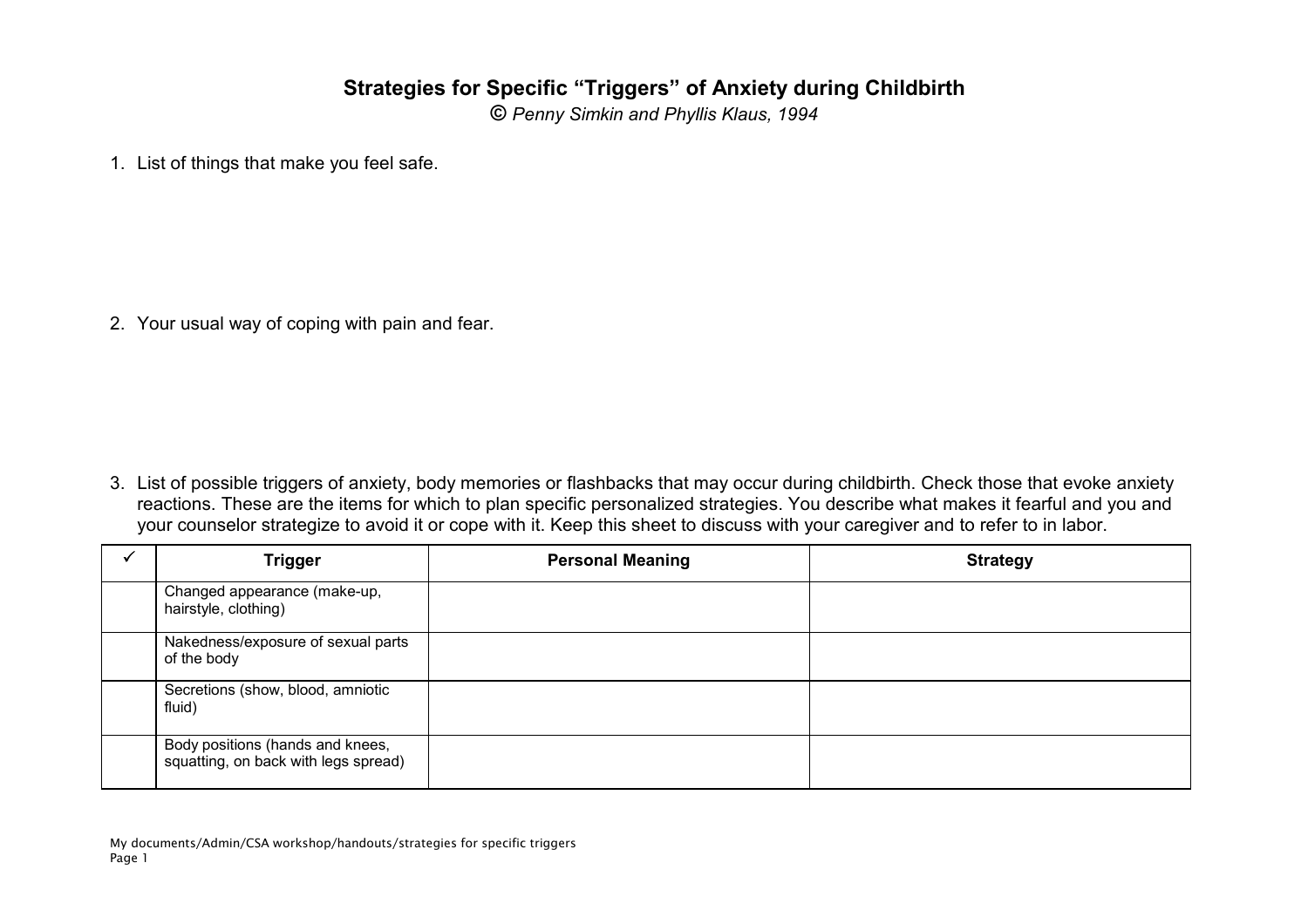| $\checkmark$ | <b>Trigger</b>                                                                                                                                                                                                                                                         | <b>Personal Meaning</b> | <b>Strategy</b> |
|--------------|------------------------------------------------------------------------------------------------------------------------------------------------------------------------------------------------------------------------------------------------------------------------|-------------------------|-----------------|
|              | Hospital environment (smell,<br>machines, sounds, uniformed<br>personnel)                                                                                                                                                                                              |                         |                 |
|              | <b>Blood draws</b>                                                                                                                                                                                                                                                     |                         |                 |
|              | Intravenous fluids                                                                                                                                                                                                                                                     |                         |                 |
|              | Vaginal exams/AROM                                                                                                                                                                                                                                                     |                         |                 |
|              | Connection to lines from body to<br>machines or containers (EFM cords,<br>IV line, continuous BP cuff, bladder<br>catheter, epidural catheter, oxygen<br>mask)                                                                                                         |                         |                 |
|              | Restriction to bed                                                                                                                                                                                                                                                     |                         |                 |
|              | Pain with labor contractions                                                                                                                                                                                                                                           |                         |                 |
|              | Pain-related behavior, panic, loss of<br>control                                                                                                                                                                                                                       |                         |                 |
|              | Expressions of pain (facial, vocal,<br>bodily tension)                                                                                                                                                                                                                 |                         |                 |
|              | Pain medication "trade-offs":<br><sup>1</sup> Narcotics (groggy, sleepy, less pain,<br>more relaxation)<br><sup><math>n</math></sup> Epidural (numb, less participation,<br>inability to do as much, possible<br>inadequate pain relief/less pain,<br>more relaxation) |                         |                 |